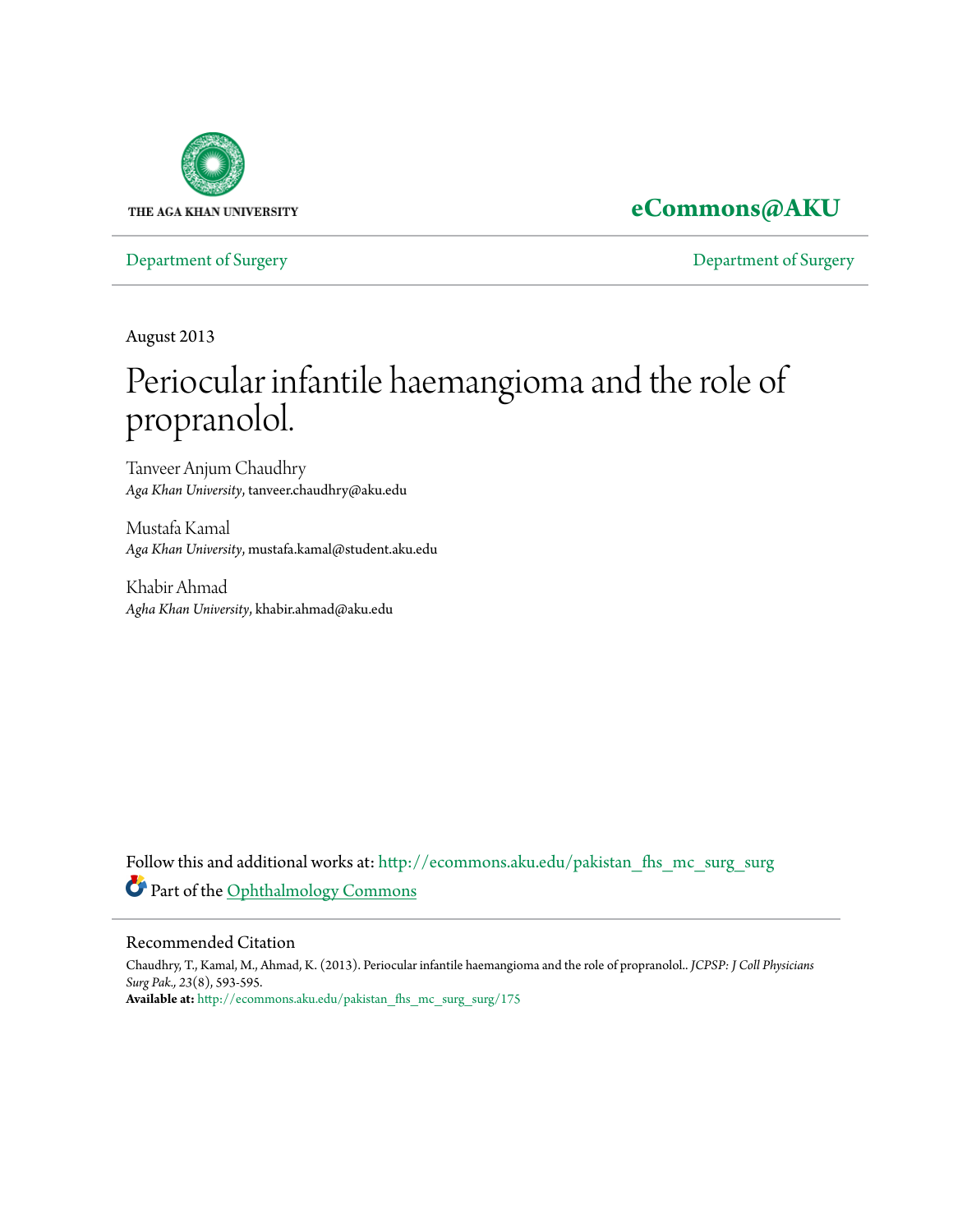# **Periocular Infantile Haemangioma and the Role of Propranolol**

Tanveer Anjum Chaudhry, Mustafa Kamal and Khabir Ahmad

# **ABSTRACT**

This case of a four and a half-month-old girl describes periocular infantile haemangioma which was treated successfully with propranolol. She developed a red coloured lesion around the left upper eye lid at one week of age. A gradual increase was noticed in the size of the lesion and by the age of four and a half months, the swelling had increased enough to cover her visual axis, completely occluding her left eye. Oral propranolol therapy was initiated with a daily dosage of 1 mg/kg body weight. The dose was increased gradually, and there was an excellent response to propranolol treatment. A complete eye opening was observed 8 months after the initiation of this treatment.

**Key Words:** Periocular haemangioma. Infantile. Propranolol. Efficacy.

# **INTRODUCTION**

Capillary haemangiomas are the most common childhood eye tumours (periocular and orbital) that typically appear in infancy but most tend to decrease in size overtime.1 Periocular haemangiomas are 3 times more common among females than males, and can be familial. They can cause refractive and occlusive amblyopia if not treated timely. Most of these tumours regress completely without any residual evidence in 3 to 7 years time. The reddish lesion slowly changes to gray colour and the surface epithelium slowly changes to a more normal skin appearance with thin and wrinkled texture. These changes are associated with skin hypotrophy. Oral steroids and intra-lesional steroid injections are the most common treatment options for such haemangioma.2 However, there is no standard treatment for these lesions. Propranolol is a new and effective addition to its treatment.3-5

It is postulated that basic fibroblast growth factor, also known as bFGF and vascular endothelial growth factor (VEGF) are responsible for the development and persistence of infantile haemangiomas. Propranolol produces initial vasodilatation and relieves ischaemia of the affected area. Therefore, it reduces the expression of genes responsible i.e. bFGF and VEGF by down regulating Raf-mitogen-activated protein kinase pathway resulting in constriction of pre-capillary sphincters, thus blocking blood flow to the capillaries and gradual resolution of the lesion.

Below is the first report of propranolol use for the treatment of periocular haemangiomas in our country.

*Section of Ophthalmology, Department of Surgery, The Aga Khan University, Karachi.*

*Correspondence: Dr. Tanveer Anjum Chaudhry, 134/II, P-Street, Phase 7, DHA, Karachi. E-mail: tanveer.chaudhry@aku.edu*

*Received: June 18, 2012; Accepted: October 10, 2012.*

# **CASE REPORT**

A two and a half-month-old girl was brought to the eye clinic of the Aga Khan University Hospital, Karachi with a history of having developed a red-coloured lesion around the left upper eyelid at one week of age. There was a large left periocular swelling covering the entire upper eyelid. However, she was able to open her left eye enough to reveal her pupil and the red reflex (Figure 1). The swelling was purple in colour, with smooth compressible surface. Valsalva maneuver resulted in enlargement of the swelling. The other eye and its periocular area were normal. The baby was following light and fixating on objects, with normally reacting pupils. She was kept under observation, but by the age of four and a half months, the swelling had increased enough to cover her visual axis and completely occlude her left eye.

Before starting of treatment, an informed consent was obtained from the parents of the patient. Her pretreatment physical examination, laboratory work-up, chest X-ray and ECG were normal. Magnetic resonance imaging (MRI) brain and orbits were advised but were refused by the parents.

She was hospitalized under the care of a paediatrician and oral propranolol therapy initiated with a daily dosage of 1 mg/kg body weight. The dose was slowly increased to 4.5 mg/kg body weight/day (in three divided doses) over the next few days. Her blood pressure and respiratory rates were monitored. Her blood sugar was also measured daily to monitor propranolol-related hypoglycaemia. While there was very little response to this therapy in the first two weeks, there was a marked response at 1 month. Prednisolone with dose of 2 mg/kg body weight/day was added for a short period (6 weeks) to accentuate reduction in the size of haemangioma but was gradually reduced and eventually stopped due to its side effects such as weight gain, puffiness, gastric upset, skin eruptions on back and thighs, polyphagia, polydipsia and polyuria. She was examined on a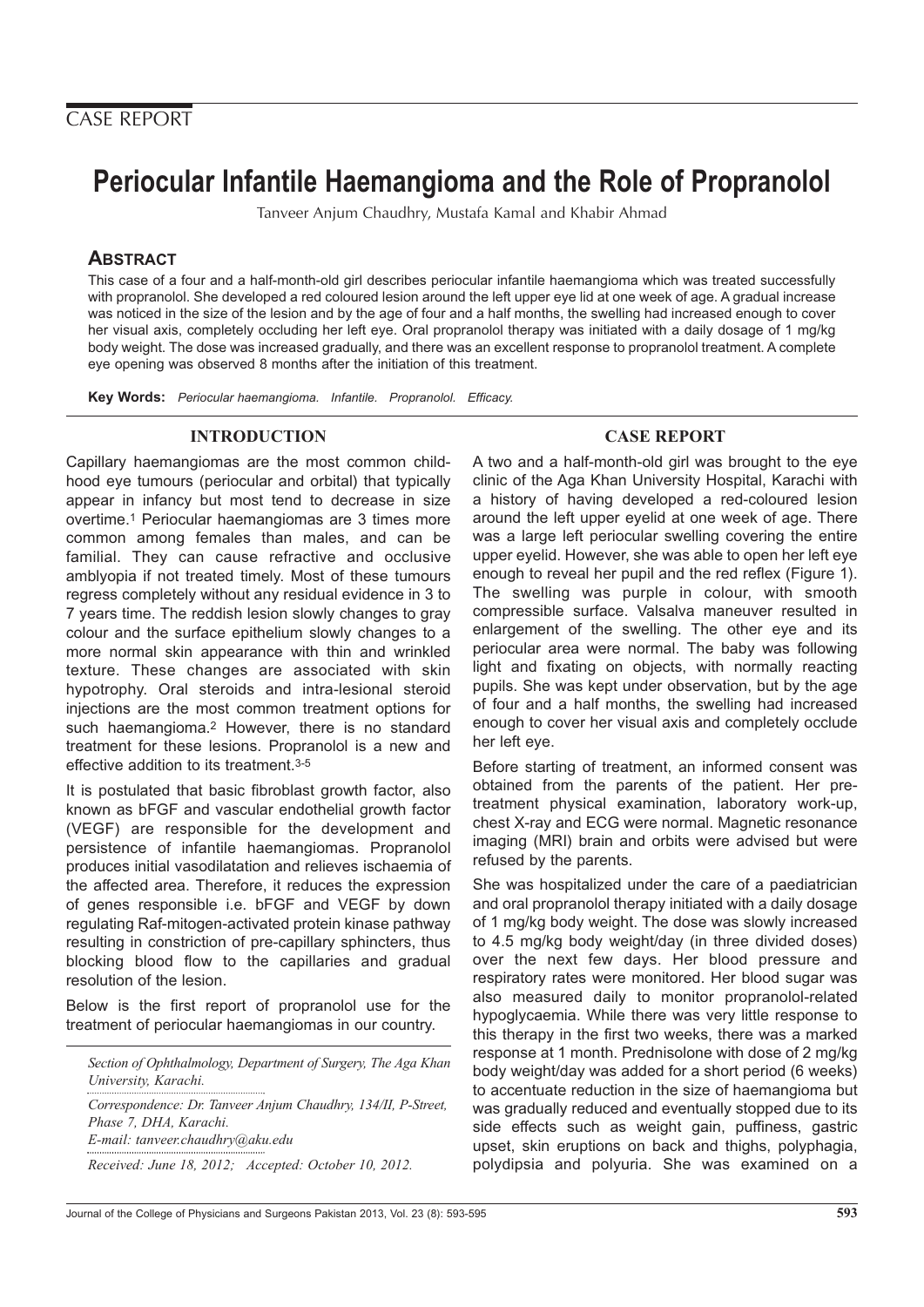

propranolol.



**Figure 2:** Three and a half months after the initiation of treatment with propranolol.

monthly basis. Two months after the initiation of treatment, she could open her affected eye only slightly. Three and a half months later, she was able to open her eye well enough to reveal more than half of the cornea (Figure 2). At 8 months, the response to therapy was excellent with complete eye opening and only a small remnant of haemangioma (Figure 3). There were no significant propranolol-related adverse events except one episode of difficulty in breathing which resolved within couple of days.

### **DISCUSSION**

Currently, there is no standard treatment for haemangiomas. In 2008, Leaute-Labreze first described the role of propranolol for the treatment of severe haemangiomas of infancy.6 Since then, there has been a great interest in the use of propranolol for the treatment for infantile haemangiomas. Propranolol alone or in combination with existing treatment modalities such as steroids is being explored as a new and effective treatment option.

We treated the child with propranolol and response to the therapy was excellent. An almost complete reduction in size of haemangiomas was achieved after 8 months of treatment with only a small, flat remnant of it left. There was complete eye opening. The standard dose of propranolol for the treatment of infantile periocular haemangiomas has not been defined to-date. Previous investigators have reported successful outcomes with dozes ranging from 1 mg/kg body weight to 5mg/kg body weight.7 This child was treated with propranolol therapy beginning at a dose of 1 mg/kg body weight/day and slowly increasing to 4.5 mg/kg body weight/day over the next few days. The child was regularly monitored by a paediatrician for any adverse event. Only one episode of difficulty in breathing was observed which resolved within couple of days. We recommend that drug should only be given when its benefits outweigh its known risks.



**Figure 3:** Eight months after the initiation of treatment with propranolol.

A limitation of this case report is that it was unclear if this haemangiomas involved the orbit. MRI orbits were advised but were refused by the parents.

To the best of authors' knowledge, this is the first reported use of propranolol in the treatment of periocular haemangiomas in Pakistan. This case report as well as many other illustrate the advantages of this medicine in the treatment of periocular haemangiomas. The therapeutic use of propranolol is important as it minimizes the need for systemic steroid, resulting in minimum side effects. Moreover, its use is likely to reduce the need for any surgical intervention.

Periocular haemangiomas are relatively uncommon conditions. Although self-limiting in many cases, it may leave permanent blemish which may be associated with stress and anxiety for the parents. Effective treatment is important to minimize the potential for blemish in cosmetically important anatomic sites, and to minimize the risk of functional visual deficit.

At present, there has been no consensus regarding what should be the dose and duration of propranolol treatment for this condition. Large randomized trials are needed to determine whether treating periocular haemangiomas with propranolol is effective.

#### **REFERENCES**

- 1. Haik BG, Karcioglu ZA, Gordon RA, Pechous BP. Capillary haemangioma (infantile periocular haemangioma). Surv Ophthalmol 1994; **38**:399-426.
- 2. Bang GM, Setabutr P. Periocular capillary haemangiomas: indications and options for treatment. Middle East Afr J Ophthalmol 2010; **17**:121-8.
- 3. Claerhout I, Buijsrogge M, Delbeke P, Walraedt S, De Schepper S, De Moerloose B, et al. The use of propranolol in the treatment of periocular infantile haemangiomas: a review. Br J Ophthalmol 2011; **95**:1199-202.
- 4. Li YC, McCahon E, Rowe NA, Martin PA, Wilcsek GA, Martin FJ. Successful treatment of infantile haemangiomas of the